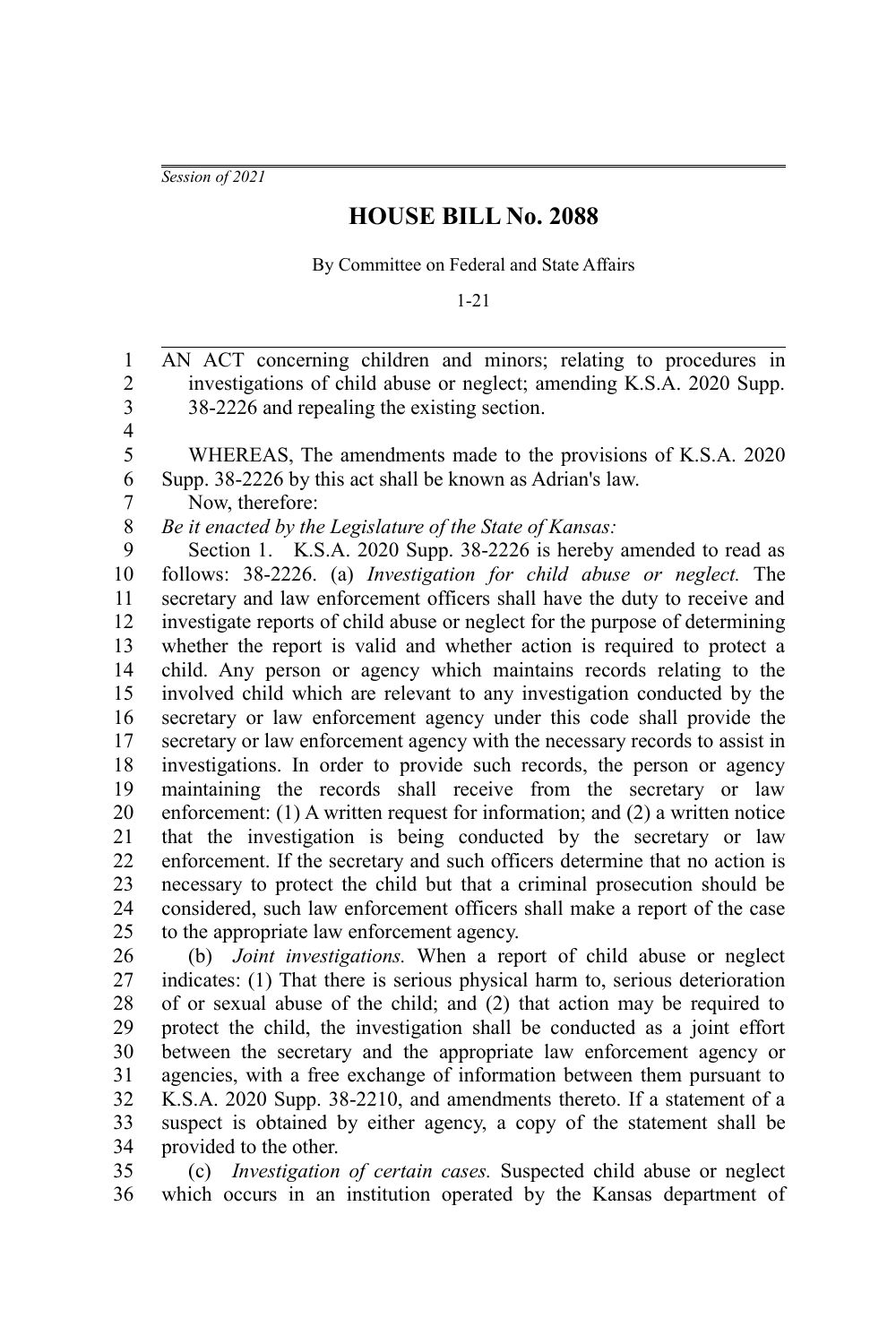corrections shall be investigated by the attorney general or secretary of corrections. Any suspected child abuse or neglect in an institution operated by the Kansas department for aging and disability services, or by persons employed by the Kansas department for aging and disability services or the Kansas department for children and families, or of children of persons employed by either department, shall be investigated by the appropriate law enforcement agency. 1 2 3 4 5 6 7

(d) *Coordination of investigations by county or district attorney.* If a dispute develops between agencies investigating a reported case of child abuse or neglect, the appropriate county or district attorney shall take charge of, direct and coordinate the investigation. 8 9 10 11

(e) *Investigations concerning certain facilities.* Any investigation involving a facility subject to licensing or regulation by the secretary of health and environment shall be promptly reported to the state secretary of health and environment. 12 13 14 15

(f) *Cooperation between agencies.* Law enforcement agencies and the secretary shall assist each other in taking action which is necessary to protect a child regardless of which agency conducted the initial investigation. 16 17 18 19

(g) *Cooperation between school personnel and investigative agencies.* (1) Educational institutions, the secretary and law enforcement agencies shall cooperate with each other in the investigation of reports of suspected child abuse or neglect. The secretary and law enforcement agencies shall have access to a child in a setting designated by school personnel on the premises of an educational institution. Attendance at an interview conducted on such premises shall be at the discretion of the agency conducting the interview, giving consideration to the best interests of the child. To the extent that safety and practical considerations allow, law enforcement officers on such premises for the purpose of investigating a report of suspected child abuse or neglect shall not be in uniform. 20 21 22 23 24 25 26 27 28 29 30

(2) The secretary or a law enforcement officer may request the presence of school personnel during an interview if the secretary or officer determines that the presence of such person might provide comfort to the child or facilitate the investigation. 31 32 33 34

*(h) Visual observation required. As part of any investigation conducted pursuant to this section, the secretary or the law enforcement agency that is conducting the investigation shall visually observe the child who is the alleged victim of abuse or neglect. In the case of a joint investigation conducted pursuant to subsection (b), the secretary and the investigating law enforcement agency shall both visually observe the child who is the alleged victim of abuse or neglect. All investigation reports shall include the date, time and location of any visual observation of a child that is required by this subsection.* 35 36 37 38 39 40 41 42 43